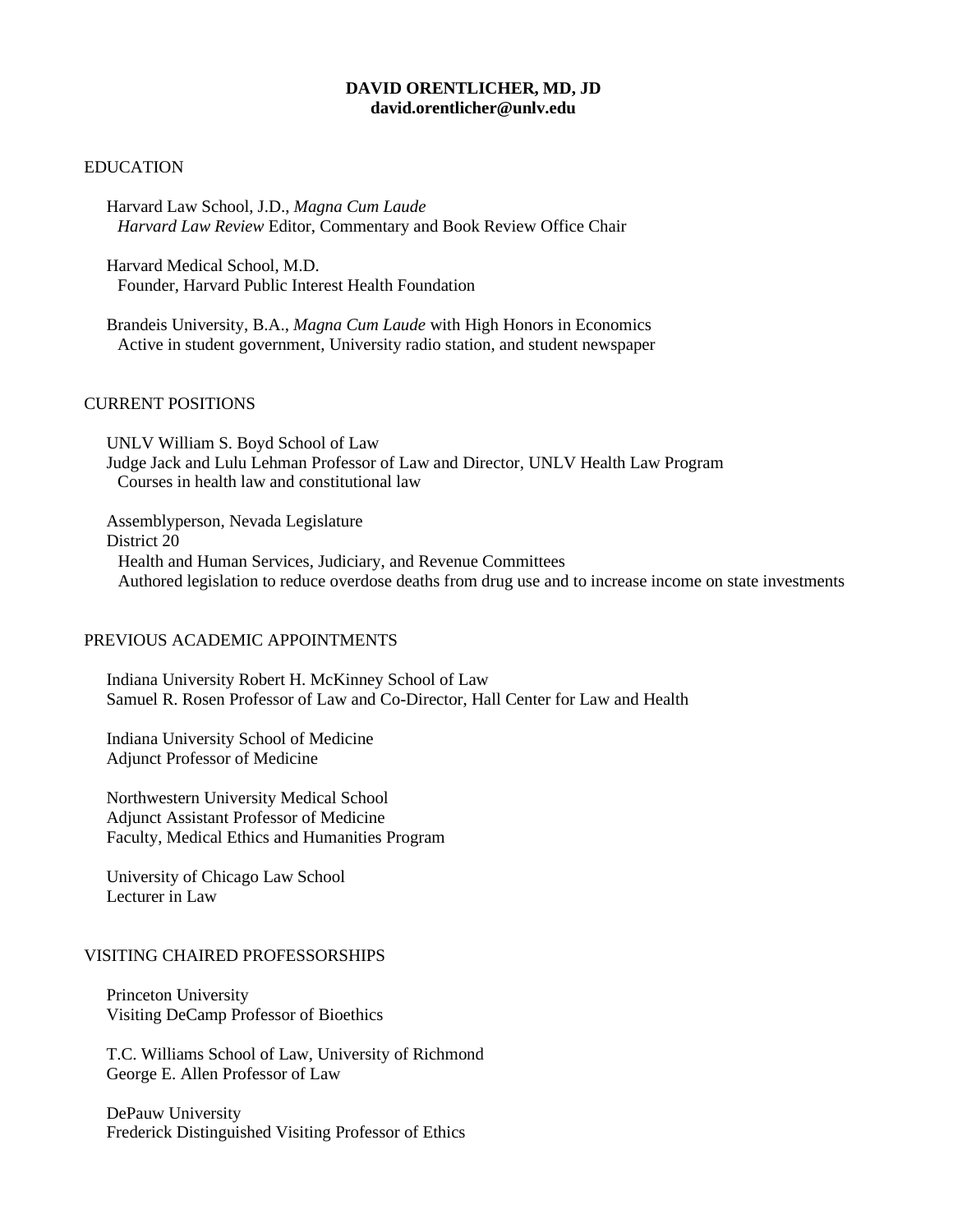# PROFESSIONAL ACTIVITIES

Biden-Harris Campaign Member, Health Policy Committee

Obama-Biden Campaign Member, Health Policy Advisory Group

American Law Institute Elected Member; Adviser, Project on Principles of Government Ethics; and Adviser, Restatement of the Law Third, Torts: Concluding Provisions

Uniform Law Commission Commissioner, Nevada Delegation; Observer, Health-Care Decisions Act Drafting Committee; and Observer, Determination of Death Act Drafting Committee

## PREVIOUS EMPLOYMENT

## Public Office

State Representative, Indiana General Assembly

House District 86 (three two-year terms)

Ways and Means, Public Health, Small Business and Economic Development, and Education Committees Authored legislation to make health care insurance more affordable, increase the pool of venture capital for new businesses, and ensure better protection of children from abuse and neglect.

#### Ethics

American Medical Association Director, Division of Ethics Standards

Ethics and Health Policy Counsel

Supervised development of the AMA's Code of Medical Ethics. Prepared reports on the full range of ethical issues in medicine, including health care access and rationing, end-of-life decisions, organ transplantation, genetic testing, and conflicts of interest. Also wrote amicus briefs for cases involving health policy issues, including withdrawal of life-sustaining treatment and maternal-fetal conflicts.

Led drafting of AMA's first patients' bill of rights and many other guidelines that have been incorporated into federal and state law and cited by courts and government agencies in their decision-making.

#### Law

Sidley & Austin, Washington, District of Columbia Associate

Hon. Alvin B. Rubin, U.S. Court of Appeals, Fifth Circuit, Baton Rouge, Louisiana Law Clerk

#### Medicine

Private General Practice of Medicine, Detroit and Trenton, Michigan

University of Michigan Medical Center House Officer I, Internal Medicine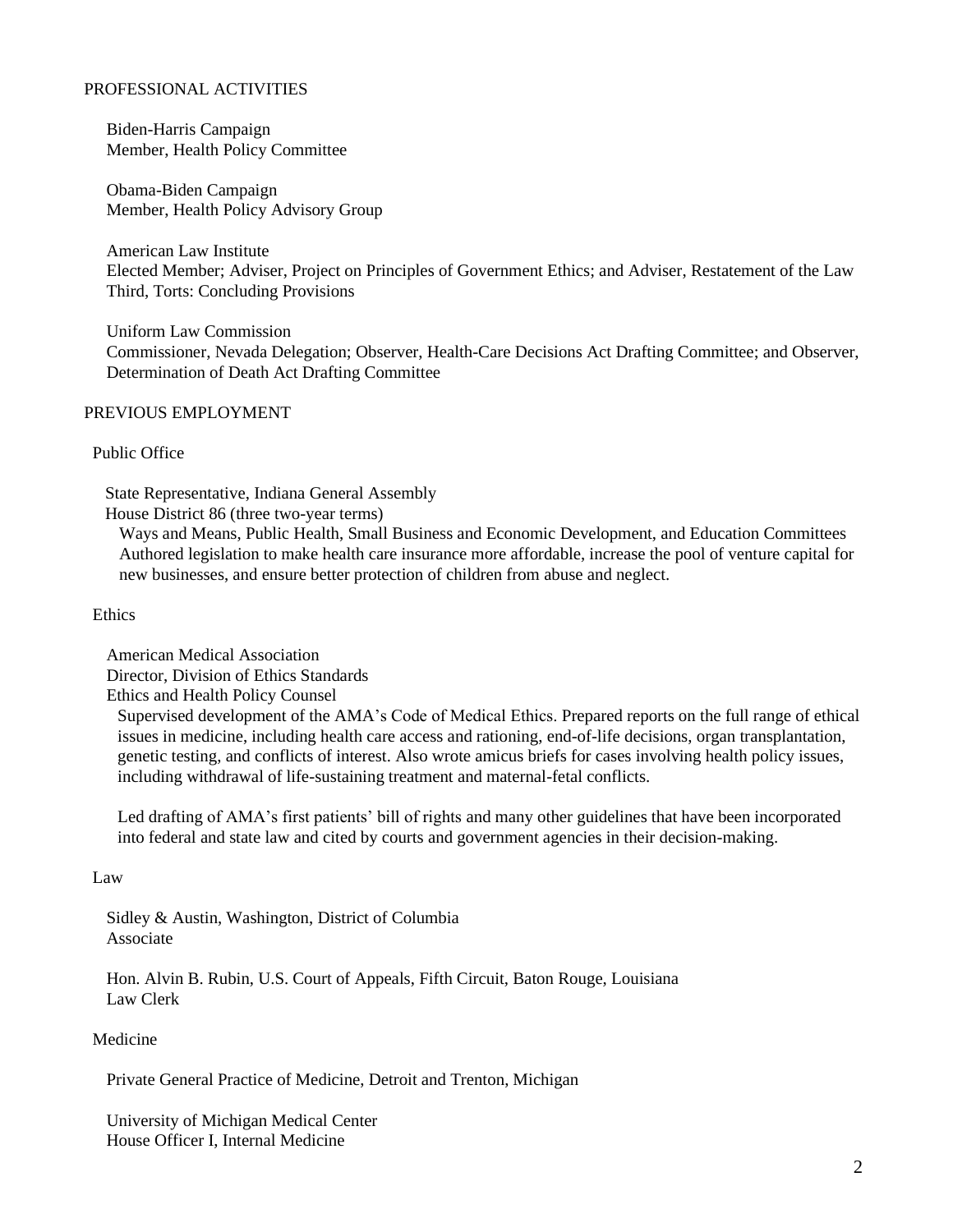# MAJOR PUBLICATIONS

Books

*Oxford Handbook on Comparative Health Law* (Orentlicher and Hervey, eds., Oxford University Press, 2021)

Orentlicher, *Two Presidents Are Better than One: The Case for a Bipartisan Executive Branch* (NYU Press 2013)

Orentlicher, *Matters of Life and Death: Making Moral Theory Work in Medical Ethics and the Law* (Princeton University Press 2001)

Bobinski, Orentlicher and Hall, *Bioethics and Public Health Law* (4<sup>th</sup> ed., Wolters Kluwer 2018; 3<sup>rd</sup> ed., Wolters Kluwer 2013; 2<sup>nd</sup> ed., Aspen Publishers 2008)

Hall, Orentlicher, Bobinski, Bagley and Cohen, *Health Care Law and Ethics* (9<sup>th</sup> ed., Wolters Kluwer 2018; 8<sup>th</sup> ed., Wolters Kluwer 2013; 7<sup>th</sup> ed., Aspen Publishers 2007; 6<sup>th</sup> ed. Aspen Law & Business 2003; 5<sup>th</sup> ed. Aspen Law & Business 1998)

Hall, Ellman and Orentlicher, *Health Care Law and Ethics in a Nutshell* (3<sup>rd</sup> ed., West 2011)

*Health Care Crisis? The Search for Answers* (Misbin, Jennings, Orentlicher and Dewar, eds., University Publishing Group 1995)

Articles ( $* = peer$ -reviewed publication)

Orentlicher, "Judicial Consensus: Why the Supreme Court Should Decide Its Cases Unanimously," 54 *Connecticut Law Review* 303 (2022).

Orentlicher, "*Cruzan* and Surrogate Decision-Making," 73 *SMU Law Review* 155 (2020) (invited for symposium on the 30<sup>th</sup> anniversary of the *Cruzan* Supreme Court decision).

\*Raho, Brown-Saltzman, Korenman, Weiss, Orentlicher, Lin, Moreno, Nuri-Robins, Stein, Schnell, Diamant & Weiss, "Ethics of Organ Procurement from the Unrepresented Patient Population," 45 *Journal of Medical Ethics* 751 (2019).

Orentlicher, "Political Dysfunction and Constitutional Structure," 54 *Tulsa Law Review* 315 (2019) (invited for annual book review issue).

Orentlicher, "Supreme Court Reform: Desirable—and Constitutionally Required," 92 *Southern California Law Review Postscript* PS29 (2018)

Orentlicher, "Law, Religion, and Health Care," 8 *UC Irvine Law Review* 617 (2018) (invited for symposium on law and religion)

Orentlicher, "Health Care Reform: What Has Been Accomplished? What Comes Next?," 44 *Ohio Northern University Law Review* 397 (2018) (invited for symposium on health law)

Orentlicher, "Healthcare, Health, and Income," 46 *Journal of Law, Medicine & Ethics* 567 (2018) (invited for symposium on the medicalization of poverty)

\* Orentlicher, "The Physician's Duty to Treat During Pandemics," 108 *American Journal of Public Health* 1459 (2018) (invited for symposium on the Spanish Flu Pandemic of 1918)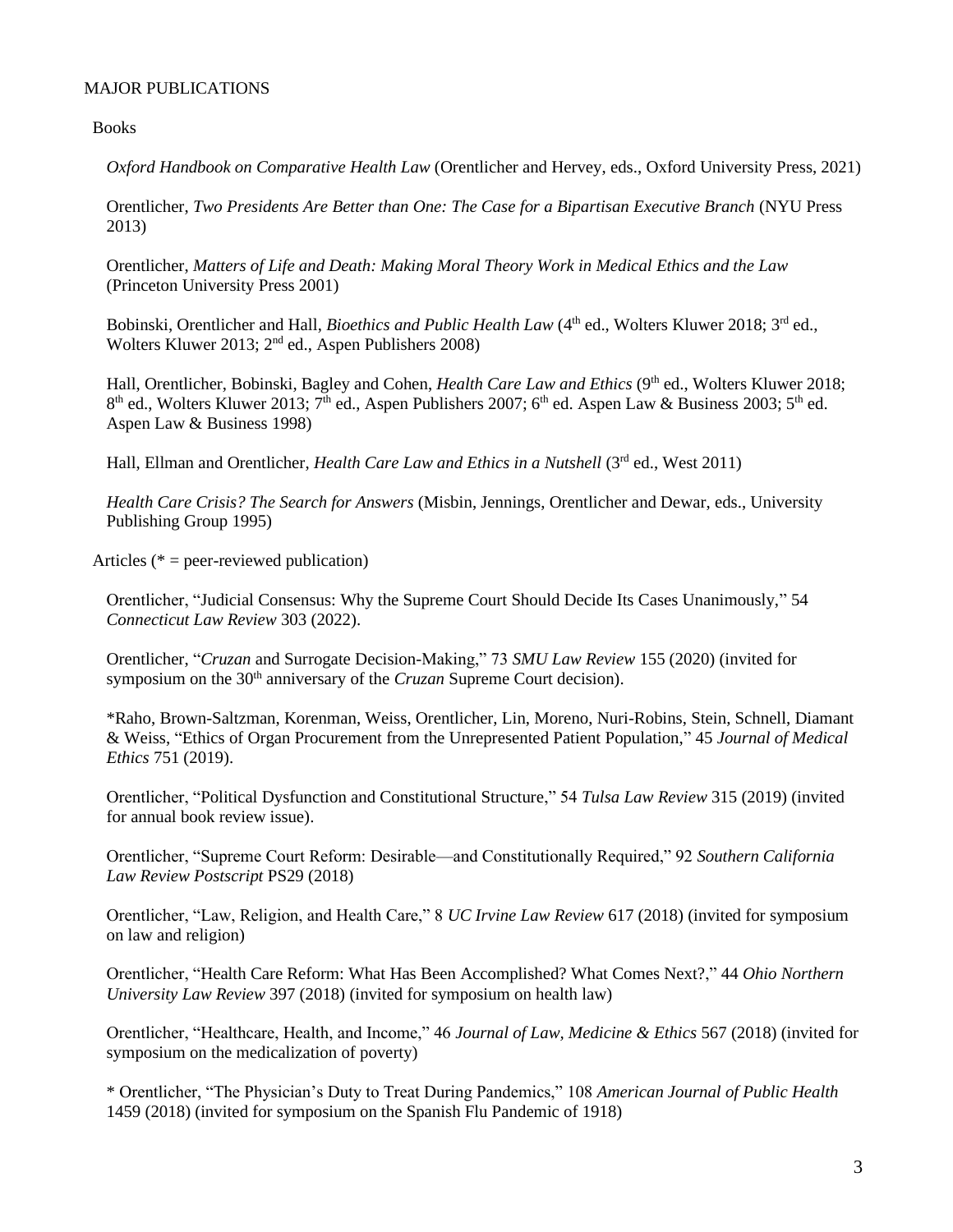Articles (continued)  $(*)$  = peer-reviewed publication)

Orentlicher, "Politics and the Supreme Court: The Need for Ideological Balance," 79 *University of Pittsburgh Law Review* 411 (2018)

Orentlicher, "Economic Inequality and College Admissions Policies," 26 *Cornell Journal of Law and Public Policy* 101 (2016)

Orentlicher, "International Perspectives on Physician Assistance in Dying," 46(6) *Hastings Center Report* 6 (2016) (invited)

Orentlicher, "Political Dysfunction and the Election of Donald Trump: Problems of the U.S. Constitution's Presidency," 50 *Indiana Law Review* 247 (2016) (invited for symposium on partisan conflict)

Orentlicher, "Controlling Health Care Spending: More Patient 'Skin in the Game?,'" 13 *Indiana Health Law Review* 348 (2016) (invited for symposium on medical myths)

Orentlicher, "Off-Label Marketing, the First Amendment, and Federalism," 50 *Washington University Journal of Law and Policy* 89-102 (2016) (invited for symposium on free speech and health care)

\*Orentlicher, Pope, and Rich, "Clinical Criteria for Physician Aid in Dying," 19 *Journal of Palliative Medicine* 259-262 (2016)

\*Orentlicher, "Abortion and Compelled Physician Speech," 43 *Journal of Law, Medicine & Ethics* 9-21 (2015) (invited for symposium on free speech and the regulation of reproductive health)

Orentlicher, "Medicaid at 50: No Longer Limited to the 'Deserving' Poor?," 15 *Yale Journal of Health Policy, Law, and Ethics* 185-195 (2015) (invited for 50<sup>th</sup> anniversary symposium on Medicare and Medicaid)

Orentlicher, "Aging Populations and Physician Aid in Dying: The Evolution of State Government Policy," 48 *Indiana Law Review* 111-123 (2014) (invited for symposium on state governments and aging populations)

Orentlicher, "Employer-Based Health Care Insurance: Not So Exceptional After All," 36 *University of Arkansas at Little Rock Law Review* 541-553 (2014) (invited for symposium on the Affordable Care Act)

Orentlicher, "Concussions and Sports: Introduction," 42 *Journal of Law, Medicine & Ethics* 281-283 (2014) (introduction to symposium issue that I edited)

\*Orentlicher, Pope and Rich, "The Changing Legal Climate for Physician Aid in Dying," 311 *JAMA* 1961- 1962 (2014)

Orentlicher, "Health Care Reform and Efforts to Encourage Healthy Behavior by Individuals," 92 *North Carolina Law Review* 1637-1657 (2014) (invited for symposium issue on health care decision making)

Orentlicher, "The Future of the Affordable Care Act: Protecting Economic Health More Than Physical Health?," 51 *Houston Law Review* 1057-1079 (2014) (invited for conference on health care reform)

Orentlicher, "A Restatement of Health Care Law," 79 *Brooklyn Law Review* 435-456 (2014) (invited for symposium issue on Restatements of law)

Orentlicher, "*NFIB v. Sebelius:* Proportionality in the Exercise of Congressional Power," 2013 *Utah Law Review* 463-477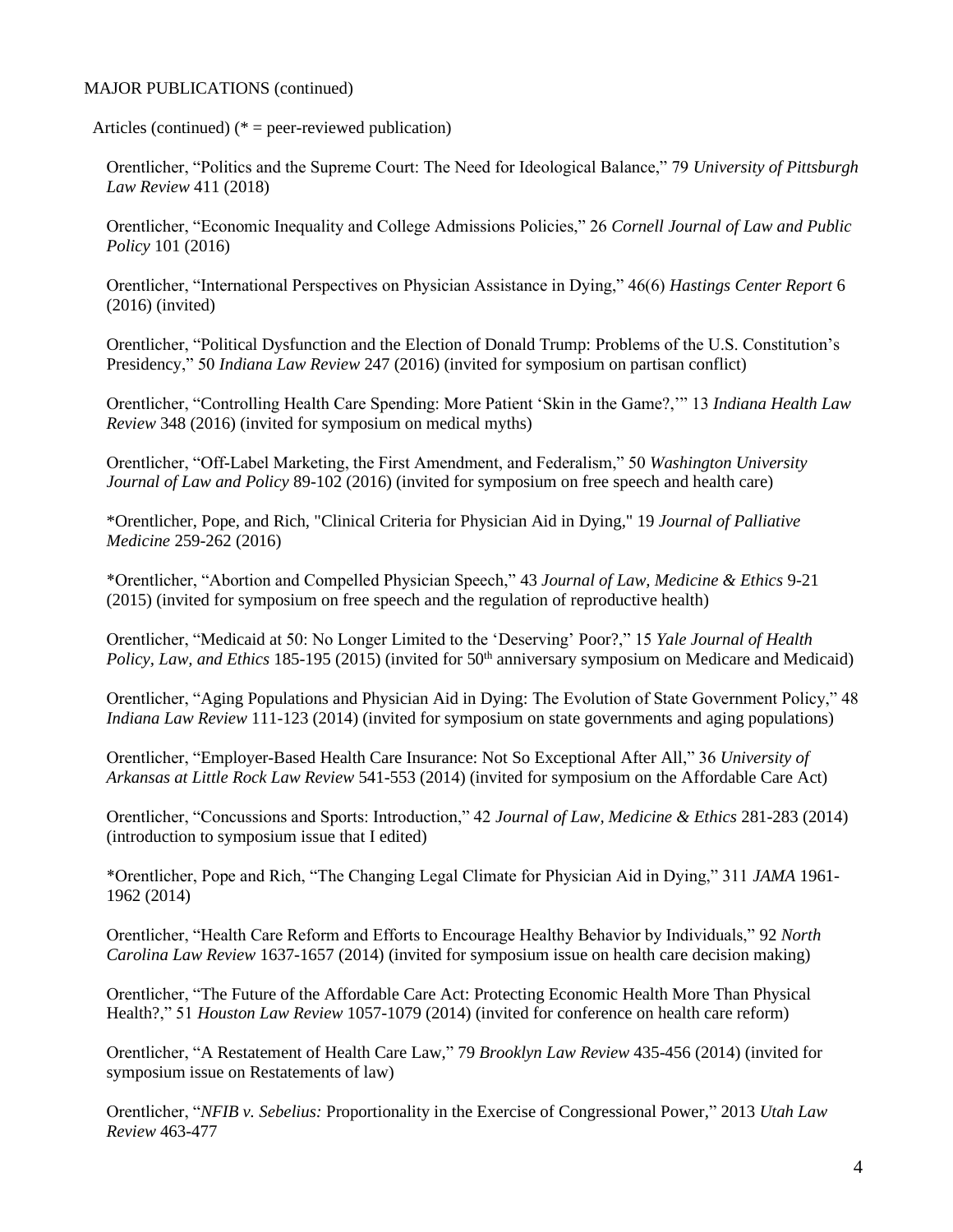Articles (continued)  $(*)$  = peer-reviewed publication)

Orentlicher, "The FDA's Graphic Tobacco Warnings and the First Amendment," 369 *New England Journal of Medicine* 204-206 (2013) (invited)

Orentlicher, "Deactivating Implanted Cardiac Devices: Euthanasia or the Withdrawal of Treatment?," 39 *William Mitchell Law Review* 1287-1294 (2013) (invited for symposium issue on medical device law)

Orentlicher and David, "Concussion and Football: Failures to Respond by the NFL and the Medical Profession," 8 *FIU Law Review* 17-30 (2013) (invited for symposium issue on NFL concussion litigation)

Kesselheim & Orentlicher, "Insights from a National Conference: 'Conflicts of Interest in the Practice of Medicine,'" 40 *Journal of Law, Medicine & Ethics* 436-440 (2012) (introduction to a symposium issue that I co-edited)

Orentlicher, "Rights to Health Care in the United States: Inherently Unstable," 38 *American Journal of Law & Medicine* 326-347 (2012)

Orentlicher, "Toward Acceptance of Uterus Transplants," 42(6) *Hastings Center Report* 12-13 (2012) (invited)

Orentlicher, "Constitutional Challenges to the Health Care Mandate: Based in Politics, Not Law," 160 *University of Pennsylvania Law Review PENNumbra* 19-32 (2011) (invited)

Orentlicher, "Controlling Health Care Costs through Public, Transparent Processes: The Conflict between the Morally Right and the Socially Feasible," 36 *Journal of Corporation Law* 807-821 (2011) (invited)

Orentlicher, "Can Congress Make You Buy Broccoli? And Why It Really Doesn't Matter," 84 *Southern California Law Review Postscript* 9-15 (2011)

Orentlicher, "The Commercial Speech Doctrine in Health Regulation: The Clash Between the Public Interest in a Robust First Amendment and the Public Interest in Effective Protection from Harm," 37 *American Journal of Law & Medicine* 299-314 (2011)

Orentlicher, "Cost Containment and the Patient Protection and Affordable Care Act," 6 *FIU Law Rev*iew 65- 83 (2011) (invited)

\*Hall, Hager and Orentlicher, "Using Payroll Deduction to Shelter Individual Health Insurance from Income Tax," 46 *Health Services Research* 348-364 (2011)

Orentlicher, "The Legislative Process Is Not Fit for the Abortion Debate," 41(4) *Hastings Center Report* 13- 14 (2011) (invited)

Orentlicher, "Rationing Health Care: It's a Matter of the Health Care System's Structure," 19 *Annals of Health Law* 449-464 (2010) (invited)

Orentlicher, "Prescription Data Mining and the Protection of Patients' Interests," 38 *Journal of Law, Medicine & Ethics* 74-84 (2010) (invited)

Orentlicher, "Discrimination Out of Dismissiveness: The Example of Infertility," 85 *Indiana Law Journal*  143-186 (2010)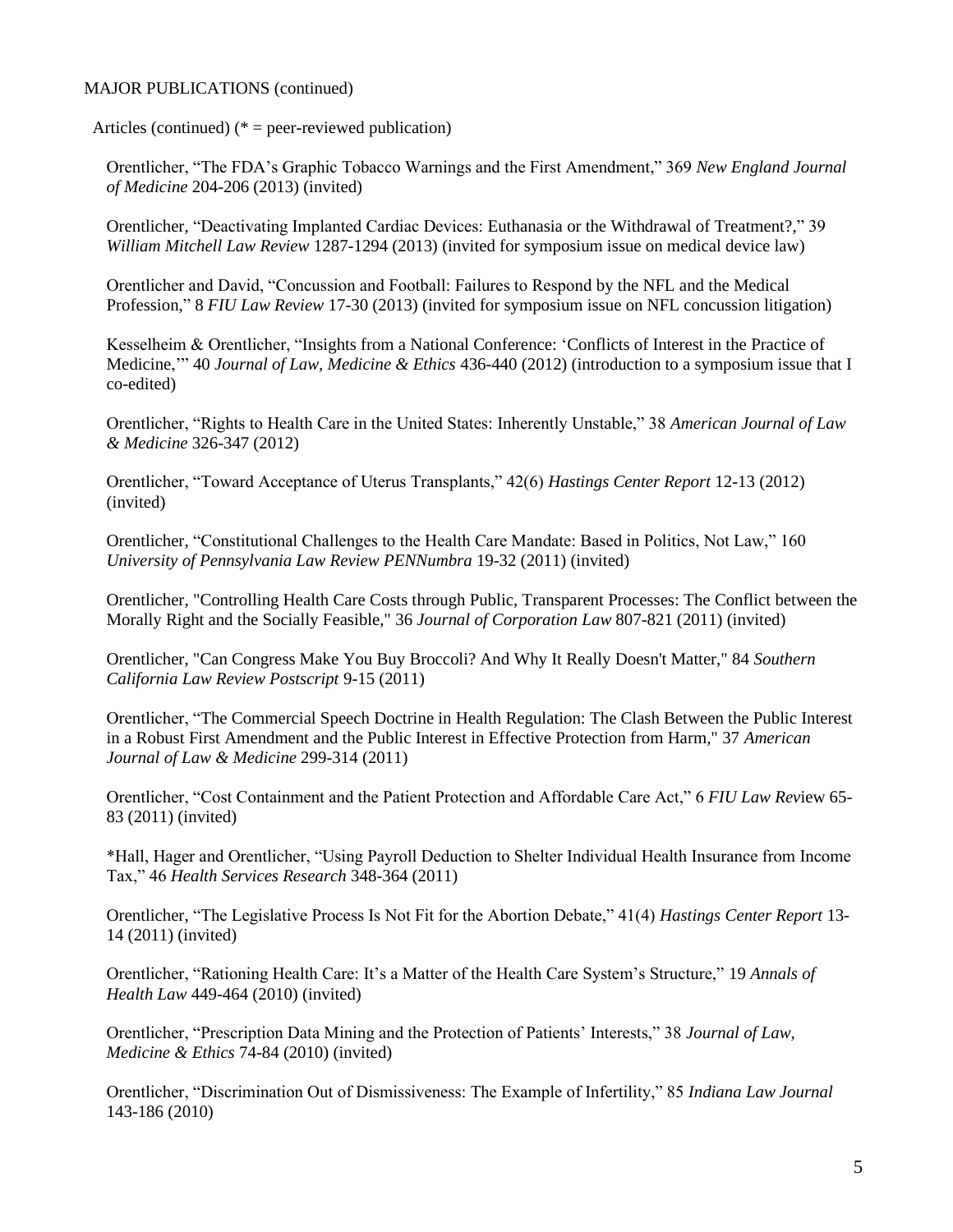Articles (continued)  $(*)$  = peer-reviewed publication)

Orentlicher, "Multiple Embryo Transfers: Time for Policy," 40(3) *Hastings Center Report* 12-13 (2010) (invited)

Orentlicher, "Health Care Law: A Field of Gaps, 19 *Annals of Health Law* 1-5 (2010) (invited)

\*Orentlicher, "Health Care Reform: Beyond Ideology," 301 *JAMA* 1816-1818 (2009)

Orentlicher, "Presumed Consent to Organ Donation: Its Rise and Fall in the United States," 61 *Rutgers Law Review* 295-331 (2009)

\*Orentlicher, "Making Research a Requirement of Treatment: Why We Should Sometimes Let Doctors Pressure Patients to Participate in Research," 35(5) *Hastings Center Report* 20-28 (2005)

Orentlicher, "Diversity: A Fundamental American Principle," 70 *Missouri Law Review* 777-812 (2005)

Orentlicher and Callahan, "Feeding Tubes, Slippery Slopes and Physician-Assisted Suicide," 25 *Journal of Legal Medicine* 389-409 (2004) (invited)

Orentlicher, "The Rise and Fall of Managed Care: A Predictable Tragic Choices Phenomenon," 47 *St. Louis University Law Journal* 411-421 (2003) (invited)

\*Orentlicher, "Universality and Its Limits: When Research Ethics Can Reflect Local Conditions," 30 *Journal of Law, Medicine & Ethics* 403-410 (2002)

Orentlicher, "Conflicts of Interest and the Constitution," 59 *Washington and Lee Law Review* 713-766 (2002)

Orentlicher, "Placebo-Controlled Trials of New Drugs: Ethical Considerations," 24 *Diabetes Care* 771-772 (2001) (invited)

Orentlicher, "Beyond Cloning: Expanding Reproductive Options for Same-Sex Couples," 66 *Brooklyn Law Review* 651-683 (2000-2001)

\*Orentlicher and Caplan, "The Pain Relief Promotion Act of 1999: A Serious Threat to Palliative Care," 283 *JAMA* 255-258 (2000)

\*Orentlicher and Snyder, "Can Assisted Suicide be Regulated?," 11 *Journal of Clinical Ethics* 358-366 (2000)

Orentlicher, "Medical Malpractice: Treating the Causes Instead of the Symptoms," 38 *Medical Care* 247-249 (2000) (invited editorial)

Orentlicher, "Third Party Payments to Criminal Defense Lawyers: Revisiting United States v. Hodge and Zweig," 69 *Fordham Law Review* 1083-1110 (2000) (invited)

Orentlicher, "The Implementation of Oregon's Death with Dignity Act: Reassuring, but More Data Are Needed," 6 *Psychology, Public Policy, and Law* 489-502 (2000) (invited)

Orentlicher, Book Review, *Euthanasia and Law in the Netherlands*, 25 *Journal of Health Politics, Policy and Law* 387-391 (2000) (invited)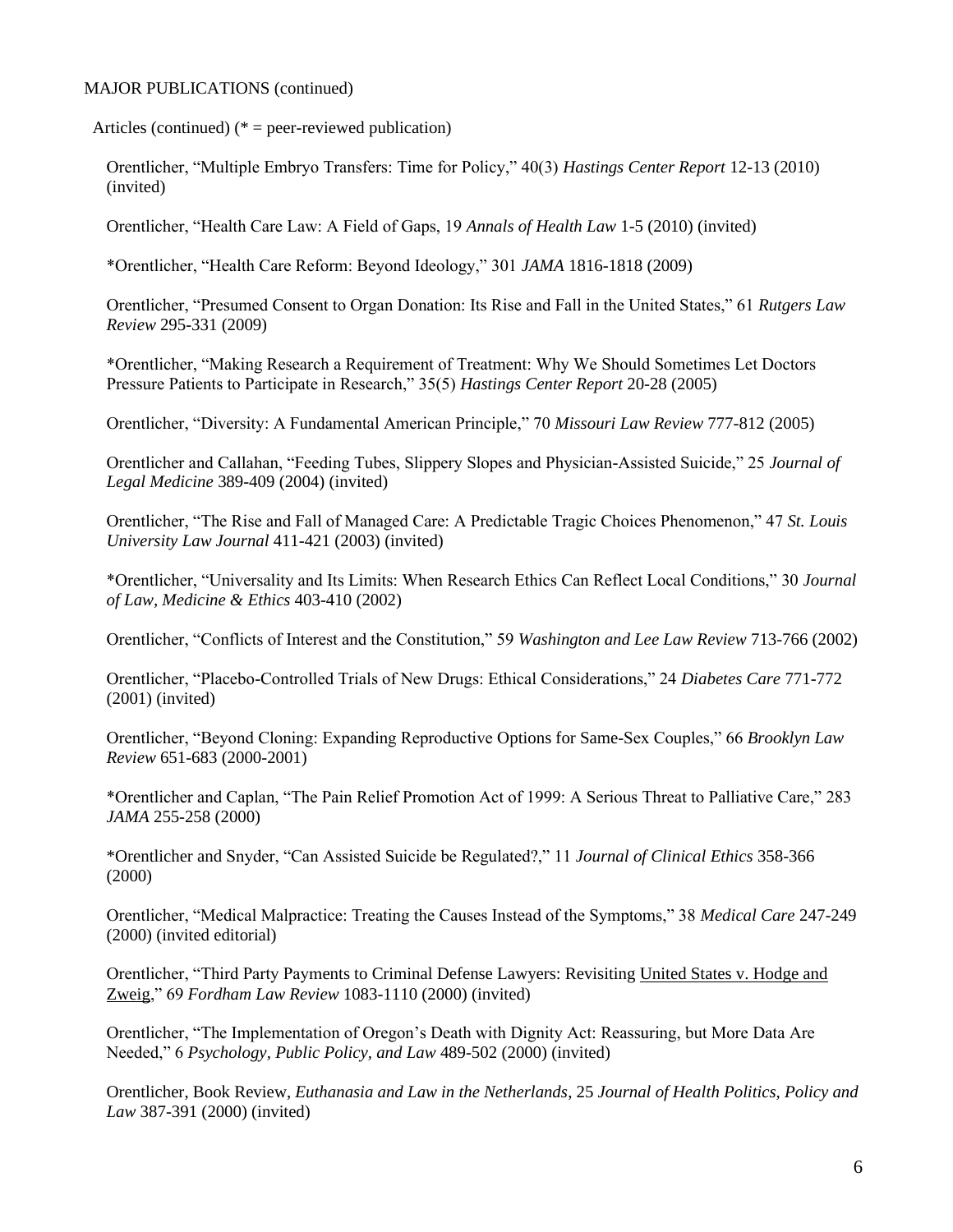Articles (continued)  $(*)$  = peer-reviewed publication)

\*Orentlicher and Hehir, "Advertising Policies of Medical Journals: Conflicts of Interest for Journal Editors and Professional Societies," 27 *Journal of Law, Medicine & Ethics* 113-121 (1999)

Orentlicher, "Representing Defendants on Charges of Economic Crime: Unethical When Done for a Fee," 49 *Emory Law Journal* 1339-1376 (1999)

Orentlicher, "Cloning and the Preservation of Family Integrity," 59 *Louisiana Law Review* 1019-1040 (1999)

Orentlicher, "The Misperception that Bioethics and the Law Lag behind Advances in Biotechnology," 33 *Indiana Law Review* 163-172 (1999) (invited)

\*Orentlicher, "Practice Guidelines: A Limited Role in Resolving Rationing Decisions," 46 *Journal of the American Geriatrics Society* 369-372 (1998)

Orentlicher, "The Alleged Distinction between Euthanasia and the Withdrawal of Life-Sustaining Treatment: Conceptually Incoherent and Impossible to Maintain," 1998 *University of Illinois Law Review* 837-859 (invited)

Orentlicher, "Affirmative Action and Texas' Ten Percent Solution: Improving Diversity and Quality," 74 *Notre Dame Law Review* 181-210 (1998)

Orentlicher, "Spanking and Other Corporal Punishment of Children by Parents: Undervaluing Children, Overvaluing Pain," 35 *Houston Law Review* 147-185 (1998) (invited)

\*Orentlicher, "The Supreme Court and Physician-Assisted Suicide--Rejecting Assisted Suicide But Embracing Euthanasia," 337 *New England Journal of Medicine* 1236-1239 (1997)

Orentlicher, "The Supreme Court and Terminal Sedation: Rejecting Assisted Suicide, Embracing Euthanasia," 24 *Hastings Constitutional Law Quarterly* 947-968 (1997) (invited)

Orentlicher, "The Legalization of Physician-Assisted Suicide: A Very Modest Revolution," 38 *Boston College Law Review* 443-475 (1997) (cited in a concurring opinion in Washington v. Glucksberg, 521 U.S. 702, 805 (1997))

\*Orentlicher, "The Legalization of Physician-Assisted Suicide," 335 *New England Journal of Medicine* 663- 667 (1996)

\*Orentlicher, "Psychosocial Assessment of Organ Transplant Candidates and the Americans with Disabilities Act," 18 *General Hospital Psychiatry* 5S-12S (1996)

Orentlicher, "Destructuring Disability: Rationing of Health Care and Unfair Discrimination Against the Sick," 31 *Harvard Civil Rights-Civil Liberties Law Review* 49-87 (1996)

Orentlicher, "Paying Physicians More to Do Less: Financial Incentives to Limit Care," 30 *University of Richmond Law Review* 155-197 (1996) (invited) (cited in the Supreme Court's unanimous opinion in Pegram v. Herdrich, 530 U.S. 211, 220 (2000))

Orentlicher, "Health Care Reform and the Threat to the Patient-Physician Relationship," 5 *Health Matrix: Journal of Law-Medicine* 141-180 (1995) (invited)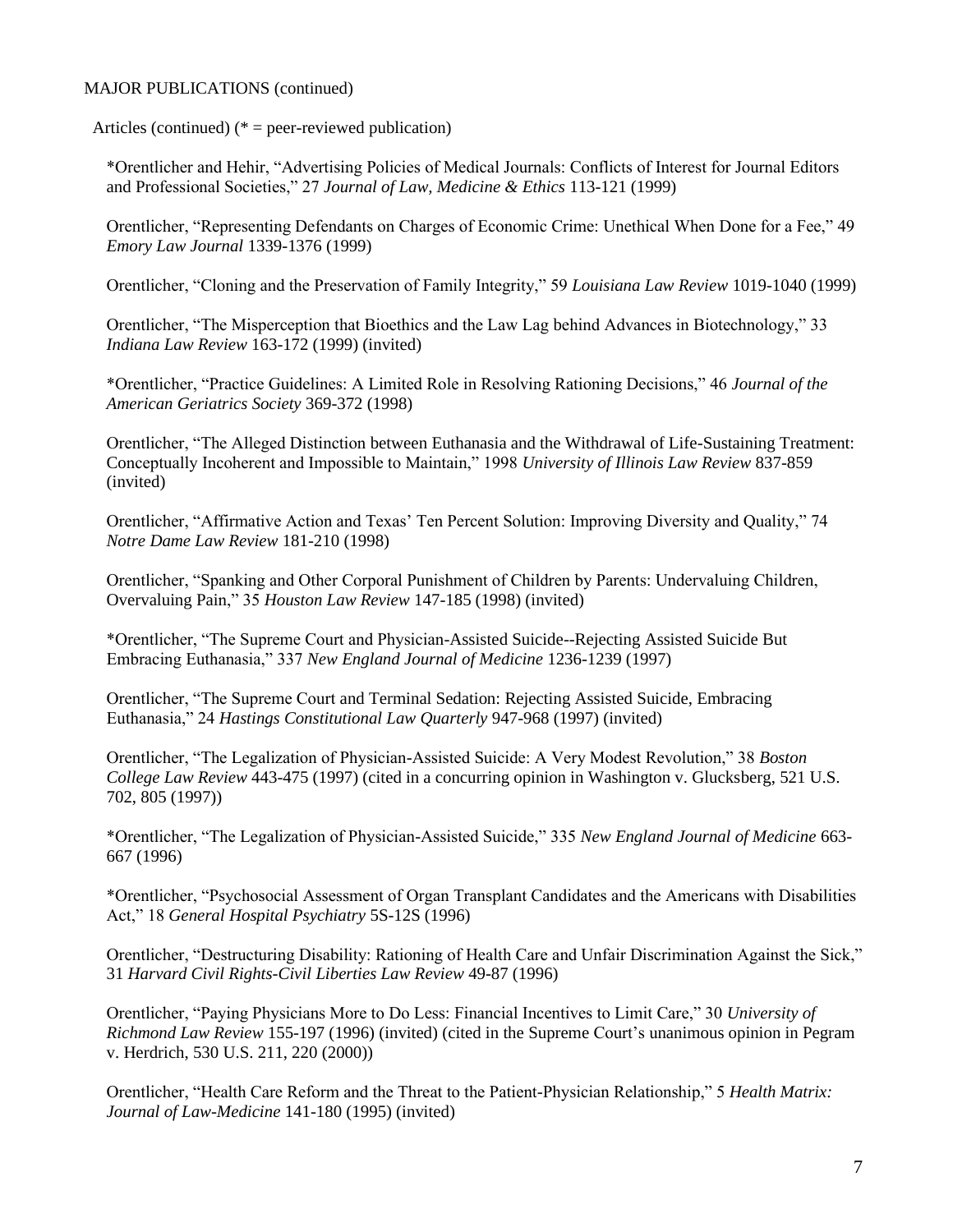Articles (continued)  $(*)$  = peer-reviewed publication)

Orentlicher, "Managed Care and the Threat to the Patient-Physician Relationship," 10 *Trends in Health Care, Law & Ethics* 19-24 (1995) (invited)

Orentlicher, "Organ Retrieval from Anencephalic Infants: Understanding the AMA's Recommendations," 23 *Journal of Law, Medicine & Ethics* 401-402 (1995)

Orentlicher, "Physician Advocacy for Patients under Managed Care," 6 *Journal of Clinical Ethics* 333-334 (1995)

\*Orentlicher, "Rationing and the Americans with Disabilities Act," 271 *JAMA* 308-314 (1994).

Orentlicher, "The Limitations of Legislation," 53 *Maryland Law Review* 1255-1305 (1994) (invited for symposium issue on trends in health care)

Orentlicher, "The Influence of a Professional Organization on Physician Behavior," 57 *Albany Law Review* 583-605 (1994) (invited for symposium issue on innovative medical technology)

Glasson and Orentlicher, "Caring for the Poor and Professional Liability: Is There a Need for Tort Reform?," 270 *JAMA* 1740-1741 (1993) (invited editorial)

\*Orentlicher, "The Illusion of Patient Choice in End-of-Life Decisions," 267 *JAMA* 2101-2104 (1992)

\*Orentlicher, "Corporal Punishment in the Schools," 267 *JAMA* 3205-3208 (1992)

\*Wolf, Boyle, Callahan, Fins, Jennings, Nelson, Barondess, Brock, Dresser, Emanuel, Johnson, Lantos, Mason, Mezey, Orentlicher and Rouse, "Sources of Concern About the Patient Self-Determination Act," 325 *New England Journal of Medicine* 1666-1671 (1991)

\*Orentlicher, "HIV-Infected Surgeons: *Behringer v Medical Center,*" 266 *JAMA* 1134-1137 (1991)

\*La Puma, Orentlicher and Moss, "Advance Directives on Admission: Clinical Implications and Analysis of the Patient Self-Determination Act of 1990," 266 *JAMA* 402-405 (1991)

\*Orentlicher, "Denying Treatment to the Noncompliant Patient," 265 *JAMA* 1579-1582 (1991)

\*Orentlicher, "The Right to Die After *Cruzan*," 264 *JAMA* 2444-2446 (1990)

\*Orentlicher, "Drug Testing of Physicians," 264 *JAMA* 1039-1040 (1990)

\*Orentlicher, "Advance Medical Directives," 263 *JAMA* 2365-2367 (1990)

\*Orentlicher, "Genetic Screening by Employers," 263 *JAMA* 1005, 1008 (1990)

\*Winters, McIntosh, Cheitlin, Elon, Graboys, King, Murdaugh, Orentlicher, Ports and Rainer, "Ethics in Cardiovascular Medicine. Task Force II: The Relation of Cardiovascular Specialists to Patients, Other Physicians and Physician-Owned Organizations," 16 *Journal of the American College of Cardiologists* 11-16 (1990)

\*Orentlicher, "*Cruzan v Director of Missouri Department of Health*: An Ethical and Legal Perspective," 262 *JAMA* 2928-2930 (1989)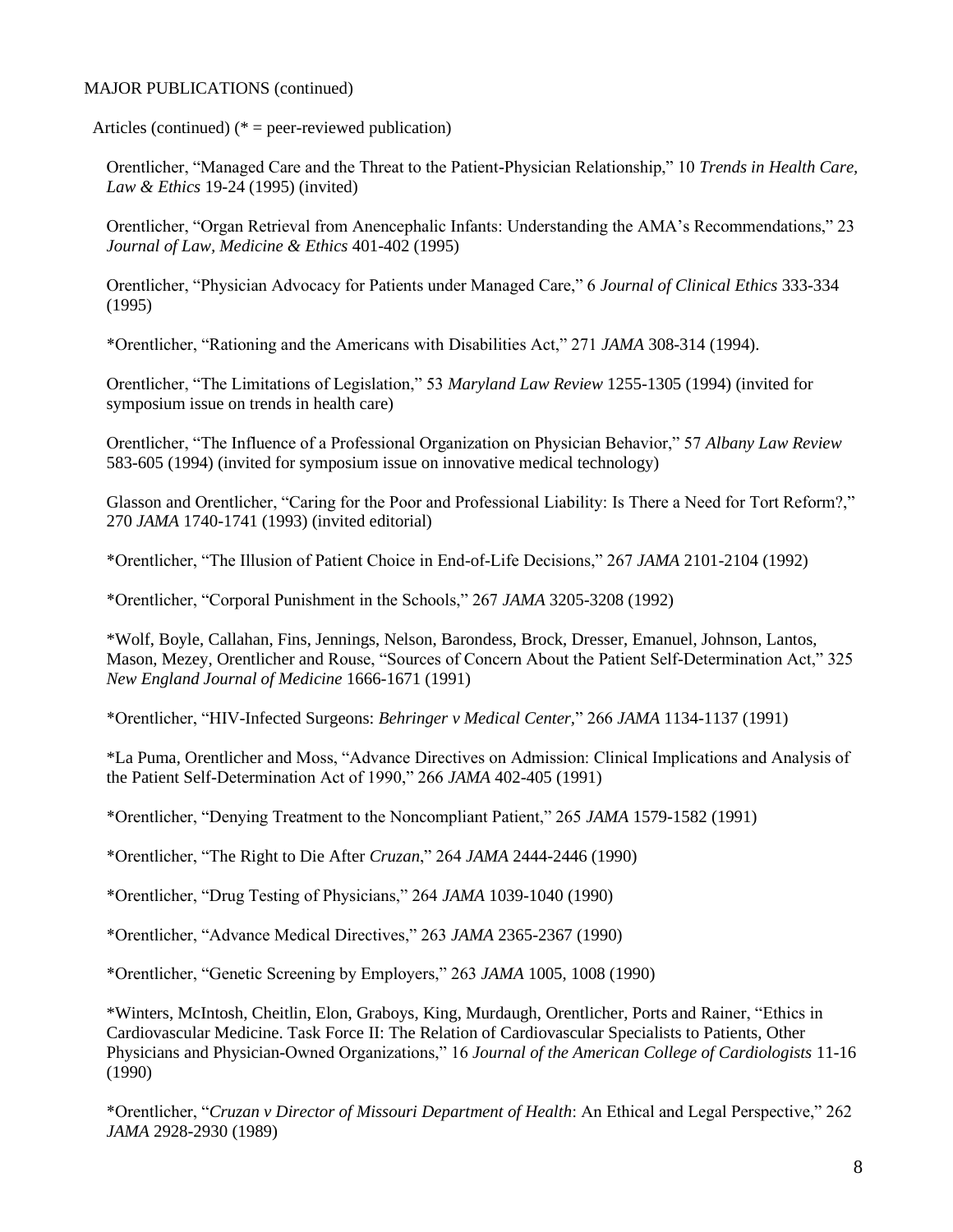## Articles (continued)

\*Orentlicher, "Physician Participation in Assisted Suicide," 262 *JAMA* 1844-1845 (1989)

Johnson, Phillips, Orentlicher and Hatlie, "A Fault-Based Administrative Alternative for Resolving Medical Malpractice Claims," 42 *Vanderbilt Law Review* 1365-1406 (1989)

Orentlicher, "Does Mother Know Best?," 40 *Hastings Law Journal* 1111-1122 (1989) (reviewing M. Field, *Surrogate Motherhood* (1988))

Note, "Organizational Papers and the Privilege Against Self-Incrimination," 99 *Harvard Law Review* 640-654 (1986)

Note, "Organizational Papers and the Privilege Against Self-Incrimination," 99 *Harvard Law Review* 640-654 (1986)

Book Note, *Medical Malpractice: Theory, Evidence, and Public Policy*, 99 *Harvard Law Review* 2001-2007 (1986)

Supreme Court Case Comment, "Monopolization and the Duty to Cooperate: Aspen Skiing Co. v. Aspen Highlands Skiing Corp.," 99 *Harvard Law Review* 275-283 (1985)

\*Graves, Hudgins, DeLung, Burnett, Scanlon and Orentlicher, "Computerized Patient-Flow Analysis of Local Family Planning Clinics," 13 *Family Planning Perspectives* 164-170 (1981)

#### Book Chapters

Orentlicher, "Aid in Dying in the United States: Past, Present and Future," in *Politics, Persuasion and Persistence: International Perspectives on End-of-life Law Reform* (White and Willmott eds., Cambridge University Press 2021)

Cayon-De Las Cuevas and Orentlicher, "Organ Transplantation," in *Oxford Handbook on Comparative Health Law* (Orentlicher and Hervey, eds., Oxford University Press 2021)

Orentlicher and Sandor, "Decisions at the End of Life," in *Oxford Handbook on Comparative Health Law*  (Orentlicher and Hervey, eds., Oxford University Press 2021)

Orentlicher, "Presumed Consent to Organ Donation," in *Nudging Health: Health Law and Behavioral Economics* (Cohen, Lynch & Robertson eds., Johns Hopkins University Press 2016)

Orentlicher, "Societal Disregard for the Needs of the Infertile," in *Oxford Handbook of Reproductive Ethics*  (Francis ed., Oxford University Press 2015)

Orentlicher, "Principle and Practice for Palliative Sedation: Gaps between the Two," in *Continuous Sedation at the End of Life: Clinical, Legal and Ethical Aspects* 116-131 (Sterckx, Raus & Mortier eds., Cambridge University Press 2013)

Orentlicher, "Human Immunodeficiency Viral Syndrome: Legal and Public-Policy Perspectives," in *The Child: An Encyclopedic Companion* (Shweder, Bidell, Dailey, Dixon, Miller & Modell, eds., University of Chicago Press 2009)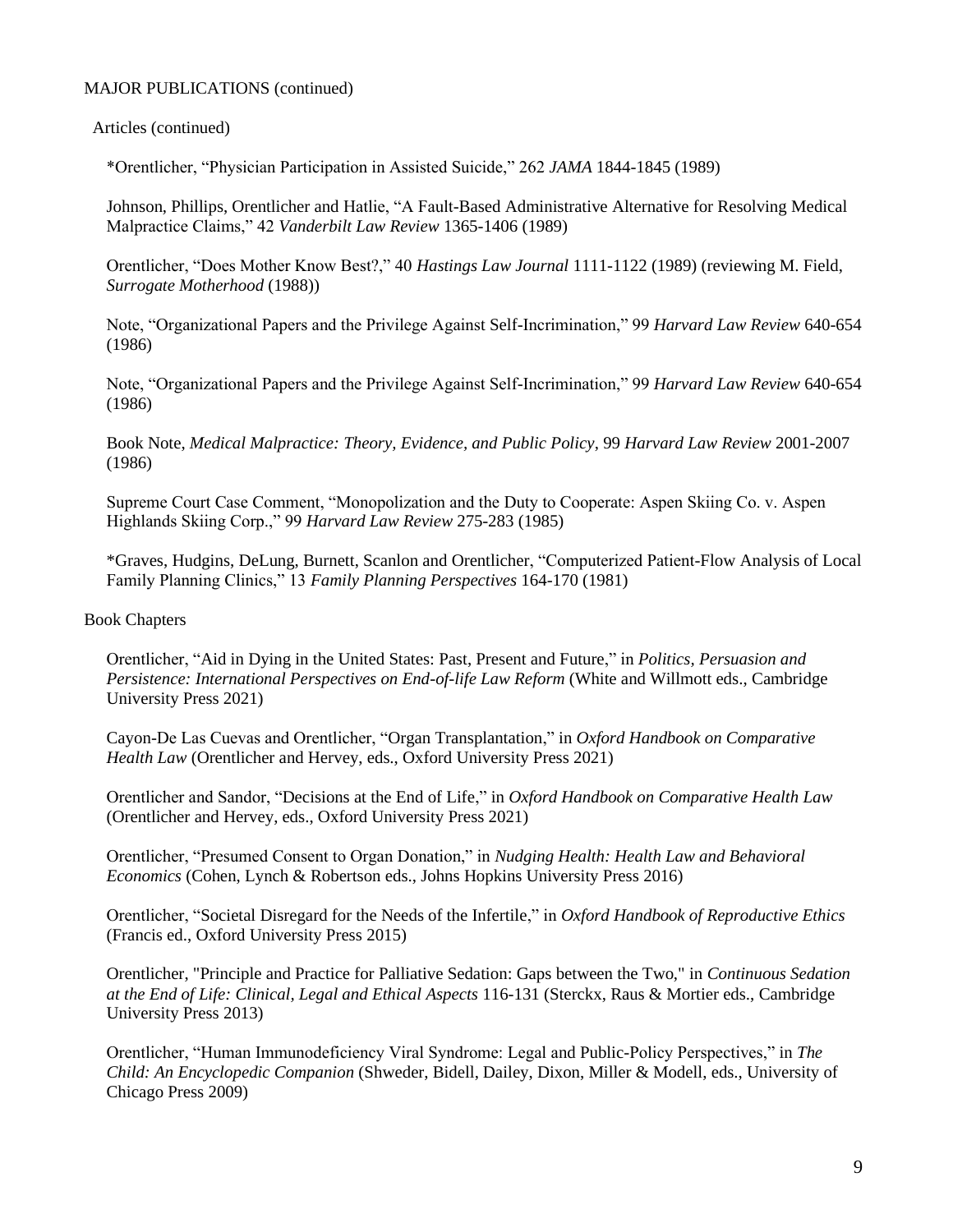Book Chapters (continued)

Orentlicher, "Bioethics and Society: From the Ivory Tower to the State House," in *The Ethics of Bioethics: Mapping the Moral Landscape* 74-82 (Eckenwiler & Cohn, eds., Johns Hopkins University Press 2007)

Orentlicher, "Utility, Equality, and Health Care Needs of Persons with Disabilities: Interpreting the ADA's Requirement of Reasonable Accommodations," in *Americans with Disabilities: Exploring Implications of the Law for Individuals and Institutions* 236-243 (Francis & Silvers, eds., Routledge 2000)

Orentlicher, "Medical Ethics and the Law," in *Advances in Bioethics: Bioethics for Medical Education*, *Vol. 5*, 101-112 (Edwards & Bittar, eds., JAI Press 1999)

Orentlicher, "The Supreme Court and Terminal Sedation: An Ethically Inferior Alternative to Physician-Assisted Suicide," in *Physician Assisted Suicide: Expanding the Debate* 301-311 (Battin, Rhodes & Silvers, ed., Routledge Press 1998)

Orentlicher, "Genetic Privacy in the Patient-Physician Relationship," in *Genetic Secrets: Protecting Privacy and Confidentiality in the Genetic Era* 77-91 (Rothstein, ed., Yale University Press 1997)

Orentlicher, "The Role of Professional Self-Regulation," in *Regulation of the Healthcare Professions* 129-148 (Jost ed., Health Administration Press 1997)

Orentlicher, "Organ Donation--the Willing Donor," in *Ethics in Emergency Medicine* 214-222 (Iserson, Sanders and Mathieu, eds., 2d ed., Galen Press 1995)

Orentlicher, "Physician-Assisted Dying: The Conflict with Fundamental Principles of American Law," in *Medicine Unbound: The Human Body and the Limits of Medical Intervention* 256-268 (Blank and Bonnicksen, eds., Columbia University Press 1994)

Orentlicher & Halkola, "The Growing Inaccessibility to Prenatal Care for Poor and Minority Women," in Citizens' Commission on Civil Rights, *One Nation, Indivisible: The Civil Rights Challenge for the 1990s*, 216-246 (Govan & Taylor, eds., L&B Limited 1989)

Staff Authorship ( $* =$  peer-reviewed publication)

\*Council on Ethical and Judicial Affairs, "Ethical Issues in the Patenting of Medical Procedures," 53 *Food and Drug Law Journal* 341-351 (1998) (with Jarrard)

\*Council on Ethical and Judicial Affairs, "Managed Care Cost Containment Involving Prescription Drugs," 53 *Food and Drug Law Journal* 25-34 (1998) (with Quigley)

\*Council on Ethical and Judicial Affairs, "The Use of Anencephalic Neonates as Organ Donors," 273 *JAMA* 1614-1618 (1995) (with O'Neill)

\*Council on Ethical and Judicial Affairs, "Financial Incentives for Organ Procurement: Ethical Aspects of Future Contracts for Cadaveric Donors," 155 *Archives of Internal Medicine* 581-589 (1995) (with Leslie)

\*Council on Ethical and Judicial Affairs, "Ethical Issues in Managed Care," 273 *JAMA* 330-335 (1995) (with Harwood and Johnson)

\*Council on Ethical and Judicial Affairs, "Ethical Considerations in the Allocation of Organs and Other Scarce Medical Resources Among Patients," 155 *Archives of Internal Medicine* 29-40 (1995) (with Leslie)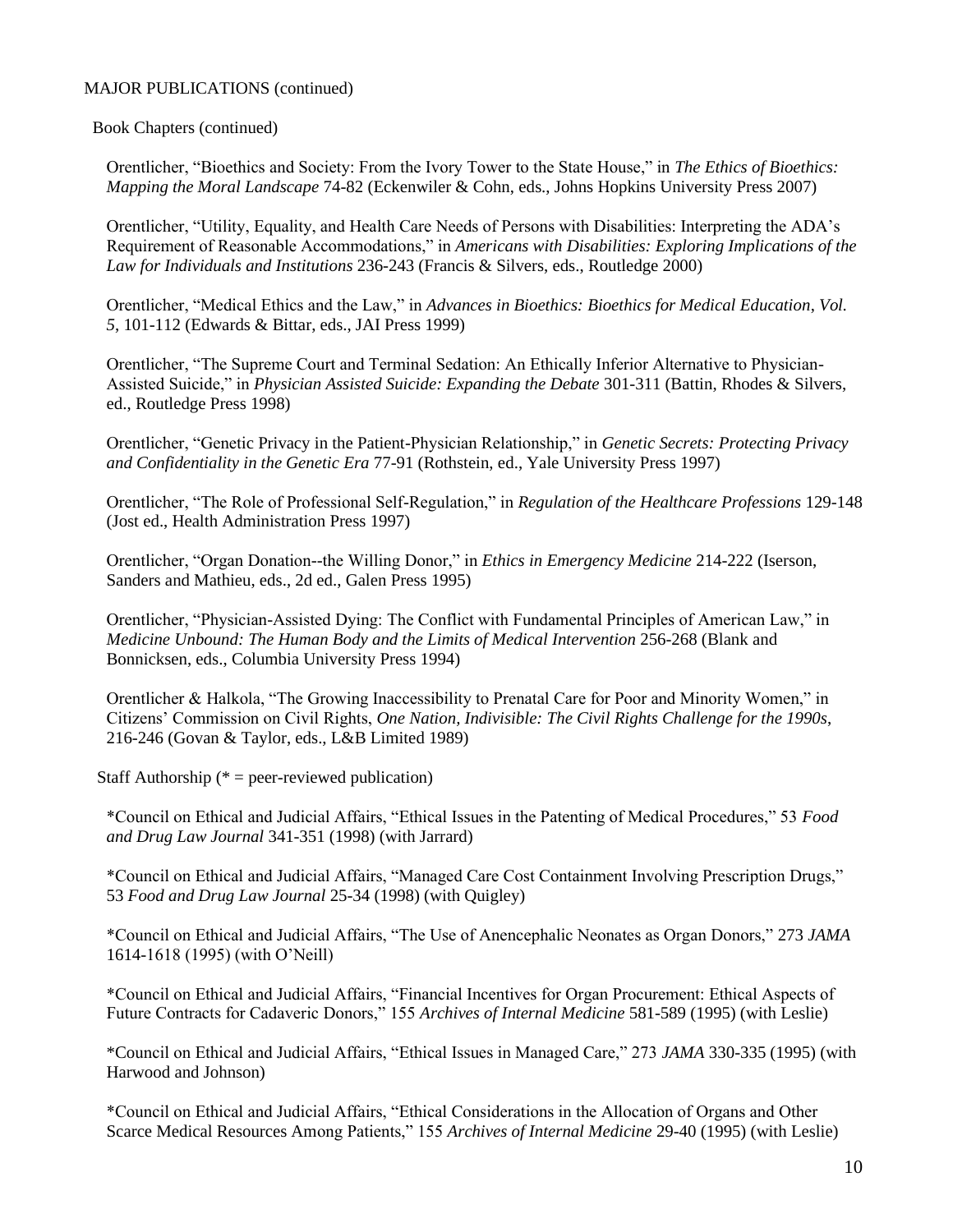Staff Authorship (continued)  $(* =$  peer-reviewed publication)

\*Council on Ethical and Judicial Affairs, "Disputes Between Medical Supervisors and Trainees," 272 *JAMA* 1861-1865 (1994) (with Leslie and Halkola)

\*Council on Ethical and Judicial Affairs, "Reporting Adverse Drug and Medical Device Events," 49 *Food and Drug Law Journal* 359-365 (1994) (with Leslie)

\*Council on Ethical and Judicial Affairs, "Ethical Issues in Health Systems Reform: The Provision of Adequate Health Care," 272 *JAMA* 1056-1062 (1994) (with Harwood)

\*Council on Ethical and Judicial Affairs, "Strategies for Cadaveric Organ Procurement: Mandated Choice and Presumed Consent," 272 *JAMA* 809-812 (1994) (with Leslie)

\*Council on Ethical and Judicial Affairs, "Ethical Issues Related to Prenatal Genetic Testing," 3 *Archives of Family Medicine* 633-642 (1994) (with Leslie, Halkola and Feigenbaum)

Council on Ethical and Judicial Affairs, "Physician Assisted Suicide," 10 *Issues in Law & Medicine* 91-97 (1994)

\*Council on Ethical and Judicial Affairs, "Gender Discrimination in the Medical Profession," 4 *Women's Health Issues* 1-11 (1994) (with Harwood)

\*Council on Ethical and Judicial Affairs, "Physician Participation in Capital Punishment," 270 *JAMA* 365-368 (1993) (with Halkola)

\*Council on Ethical and Judicial Affairs, "Caring for the Poor," 269 *JAMA* 2533-2537 (1993) (with Johnson and Conley)

\*Council on Ethical and Judicial Affairs, "Mandatory Parental Consent to Abortion," 269 *JAMA* 82-86 (1993)

\*Council on Ethical and Judicial Affairs, "Guidelines on Gifts to Physicians from Industry: An Update," 47 *Food and Drug Law Journal* 445-458 (1992) (with Johnson)

\*Council on Ethical and Judicial Affairs, "Confidentiality of HIV Status on Autopsy Reports," 116 *Archives of Pathology & Laboratory Medicine* 1120-1123 (1992) (with Halkola)

\*Council on Ethical and Judicial Affairs, "Physicians and Domestic Violence: Ethical Considerations," 267 *JAMA* 3190-3193 (1992) (with Schweickart and Halkola)

\*Council on Ethical and Judicial Affairs, "Conflicts of Interest: Physician Ownership of Medical Facilities," 267 *JAMA* 2366-2369 (1992) (with Johnson and Conley)

\*Council on Ethical and Judicial Affairs, "Decisions Near the End of Life," 267 *JAMA* 2229-2233 (1992) (with Schweickart and Halkola)

\*Board of Trustees, "Requirements or Incentives by Government for the Use of Long-Acting Contraceptives," 267 *JAMA* 1818-1821 (1992)

\*Council on Ethical and Judicial Affairs, "Sexual Misconduct in the Practice of Medicine," 266 *JAMA* 2741-2745 (1991) (with Halkola)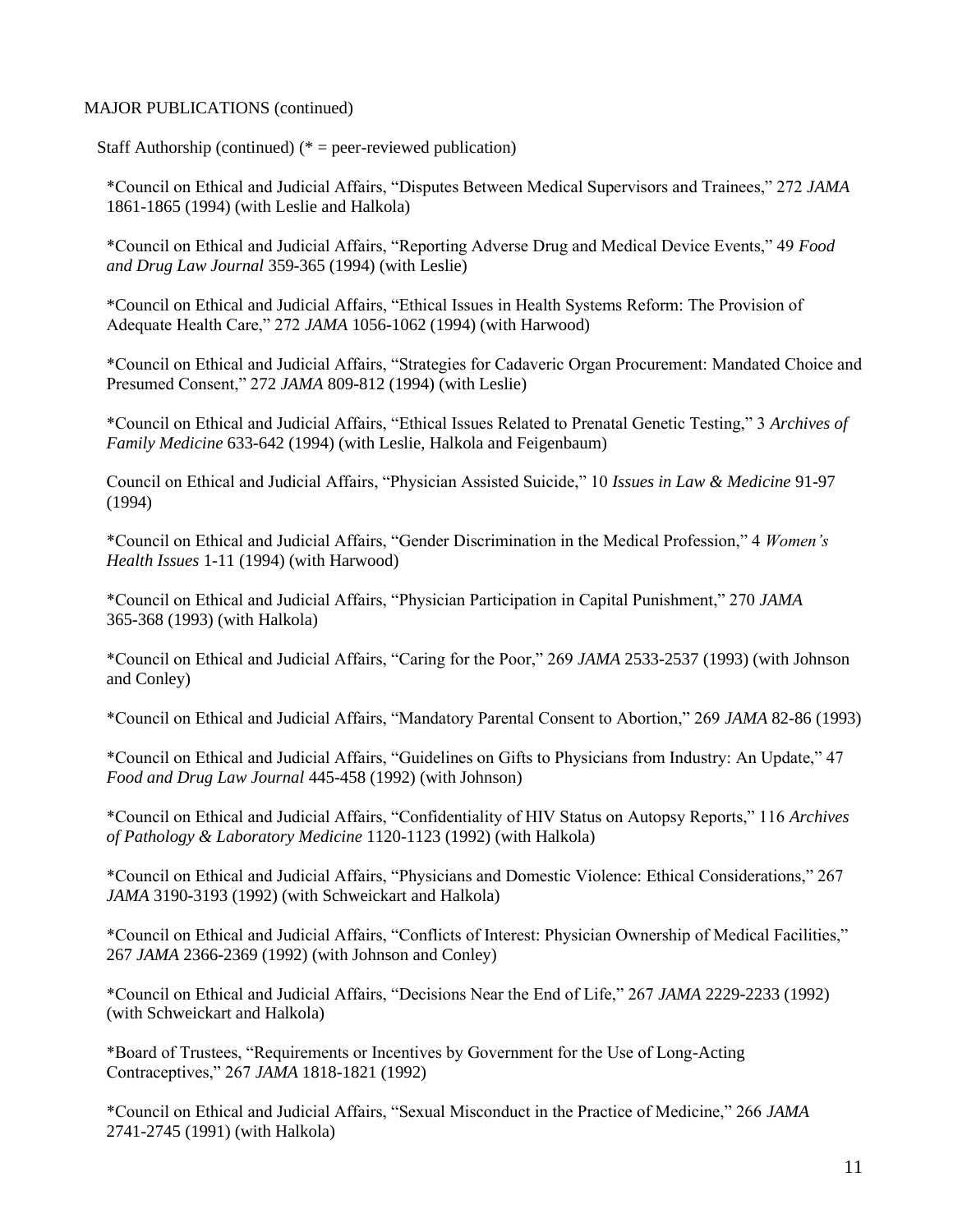Staff Authorship (continued)  $(*)$  = peer-reviewed publication)

\*Council on Ethical and Judicial Affairs, "Use of Genetic Testing by Employers," 266 *JAMA* 1827-1830 (1991)

\*Council on Ethical and Judicial Affairs, "Gender Disparities in Clinical Decision Making," 266 *JAMA* 559-562 (1991) (with Halkola)

\*Council on Ethical and Judicial Affairs, "Guidelines for the Appropriate Use of Do-Not-Resuscitate Orders," 265 *JAMA* 1868-1871 (1991) (with Knight)

Council on Ethical and Judicial Affairs, "Gifts to Physicians From Industry," 265 *JAMA* 501 (1991) (an editorial)

\*Board of Trustees, "Legal Interventions During Pregnancy: Court-Ordered Medical Treatments and Legal Penalties for Potentially Harmful Behavior by Pregnant Women," 264 *JAMA* 2663-2670 (1990) (with Halkola)

\*Council on Scientific Affairs and Council on Ethical and Judicial Affairs, "Conflicts of Interest in Medical Center/Industry Research Relationships," 263 *JAMA* 2790-2793 (1990) (with Loeb)

\*Board of Trustees, "Frozen Pre-embryos," 263 *JAMA* 2484-2487 (1990)

\*Council on Ethical and Judicial Affairs, "Black-White Disparities in Health Care," 263 *JAMA* 2344-2346 (1990)

\*Council on Scientific Affairs and Council on Ethical and Judicial Affairs, "Medical Applications of Fetal Tissue Transplantation," 263 *JAMA* 565-570 (1990) (with Evans)

\*Council on Scientific Affairs and Council on Ethical and Judicial Affairs, "Persistent Vegetative State and the Decision to Withdraw or Withhold Life Support," 263 *JAMA* 426-430 (1990) (with Evans)

#### MINOR PUBLICATIONS

Orentlicher, "Supreme Court Rulings Always Include the Perspective of a White Male, but Often Exclude Viewpoints of Black and Latina Justices," *The Conversation*, October 26, 2021

Orentlicher, "Unlike US, Europe Picks Top Judges with Bipartisan Approval to Create Ideologically Balanced High Courts," *The Conversation*, September 23, 2020

Orentlicher, "Did Trump Obstruct Justice? 5 Questions Congress Must Answer," *The Conversation*, April 22, 2019

Orentlicher, "Trump and Obstruction of Justice: An Explainer, *The Conversation*, March 26, 2019

Orentlicher, "What Harvard Can Learn from Texas: A Solution to the Controversy over Affirmative Action," *The Conversation*, Aug. 14, 2018

Orentlicher, "Supreme Court Polarization Is Not Inevitable — Just Look at Europe," *The Conversation*, July 9, 2018

Orentlicher, "How to Minimize Partisanship in U.S. Politics," *Las Vegas Review-Journal*, August 5, 2017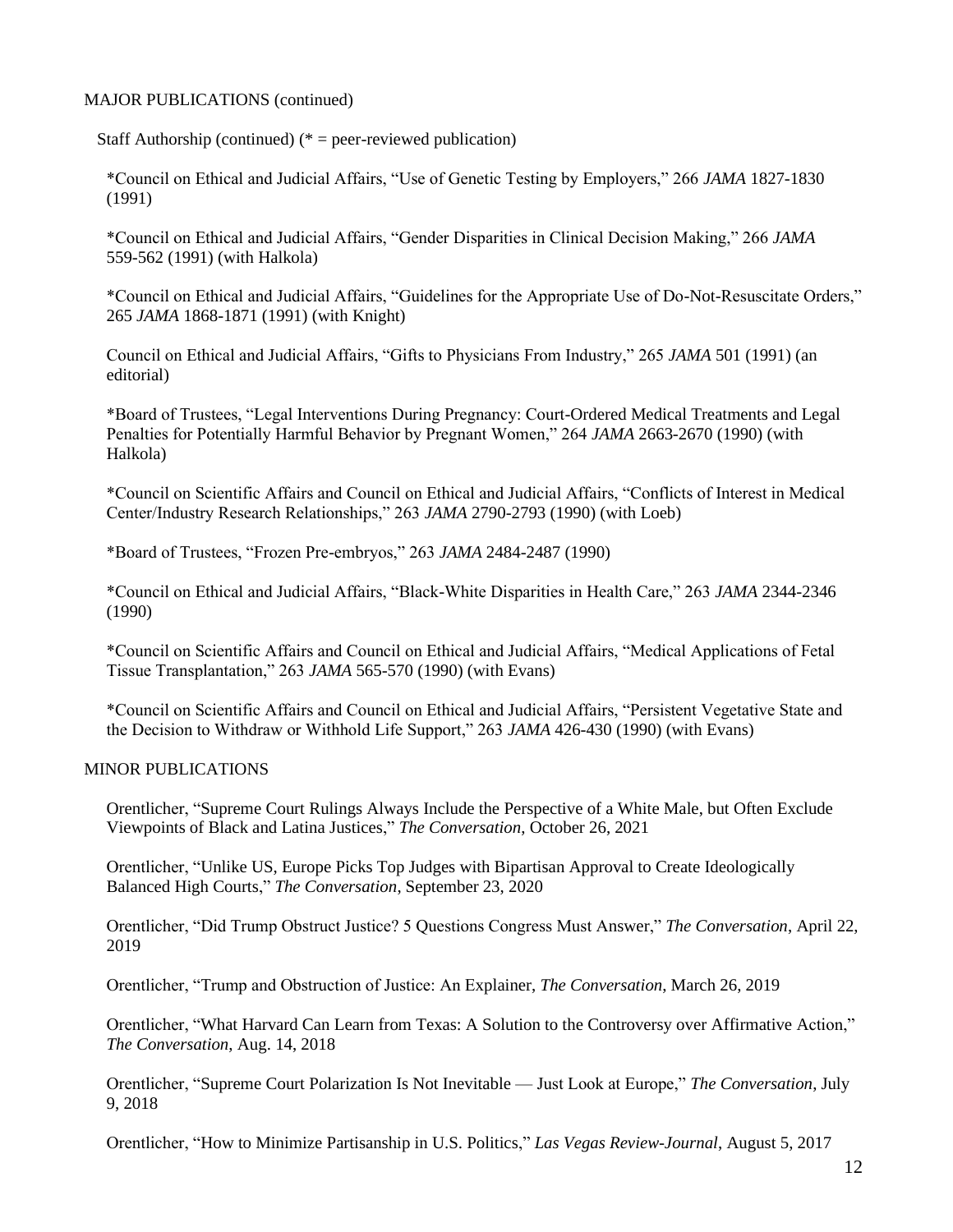Orentlicher, "Californians Now Have Right to 'Aid in Dying': How Did We Get Here?," *The Conversation*, June 10, 2016

Orentlicher, "College Score Card Is Flawed," *Indianapolis Star*, October 23, 2015 Orentlicher, "Nothing to Fear About 'Aid in Dying,'" *Indianapolis Star*, September 22, 2015 Orentlicher, "RFRA Poses Little Threat to Public," *Indianapolis Star*, September 10, 2015 Orentlicher, "Nuclear Deal with Iran Is Worrisome," *Indianapolis Star*, July 18, 2015 Orentlicher, "Justices Failed to Check Power of the President," *Indianapolis Star*, June 22, 2015 Orentlicher, "End Predatory Traffic Stops," *Indianapolis Star*, May 15, 2015 Orentlicher, "There Is an Option on Health Care," *Indianapolis Star*, April 17, 2015 Orentlicher, "Senators Should Have a Say, Too," *Indianapolis Star*, March 23, 2015 Orentlicher, "HIP 2.0 Counterproductive in Helping the Poor," *Indianapolis Star*, February 20, 2015 Orentlicher, "Health Care Costs Shifted to Patients," *Indianapolis Star*, January 16, 2015 Orentlicher, "Don't Curb Authority of Schools Official," *Indianapolis Star*, December 19, 2014 Orentlicher, "Does America Need More Than One President?," TIME.org, December 3, 2014 Orentlicher, "Ruthless Synagogue Killings," *Indianapolis Star*, November 21, 2014 Orentlicher, "No Labels Are Needed on GM Food," *Indianapolis Star*, October 17, 2014 Orentlicher, "Brawn vs. Brains," *Indianapolis Star*, September 19, 2014 Orentlicher, "Too Much Power in the White House," *Indianapolis Star*, August 15, 2014 Orentlicher, "The Right Call in Hobby Lobby Case," *Indianapolis Star*, July 18, 2014 Orentlicher, "University Censors Run Risk of Intolerance," *Indianapolis Star*, June 20, 2014 Orentlicher, "Off-Balance Over Public Prayer," *Indianapolis Star*, May 19, 2014 Orentlicher, "Wealthy Donors Can Buy More Votes," *Indianapolis Star*, April 18, 2014 Orentlicher, "Making the Case for Gay Marriage," *Indianapolis Star*, March 21, 2014 Orentlicher, "Doctors, Hospitals Key to Health-Care Costs," *Indianapolis Star*, February 21, 2014 Orentlicher, "Honor Beliefs in End-of-Life Decisions," *Indianapolis Star*, January 17, 2014 Orentlicher, "Corporate Speech vs. Public Health," *Indianapolis Star*, December 20, 2013 Orentlicher, "No Guarantees of Health Because of Insurance," *Indianapolis Star*, November 16, 2013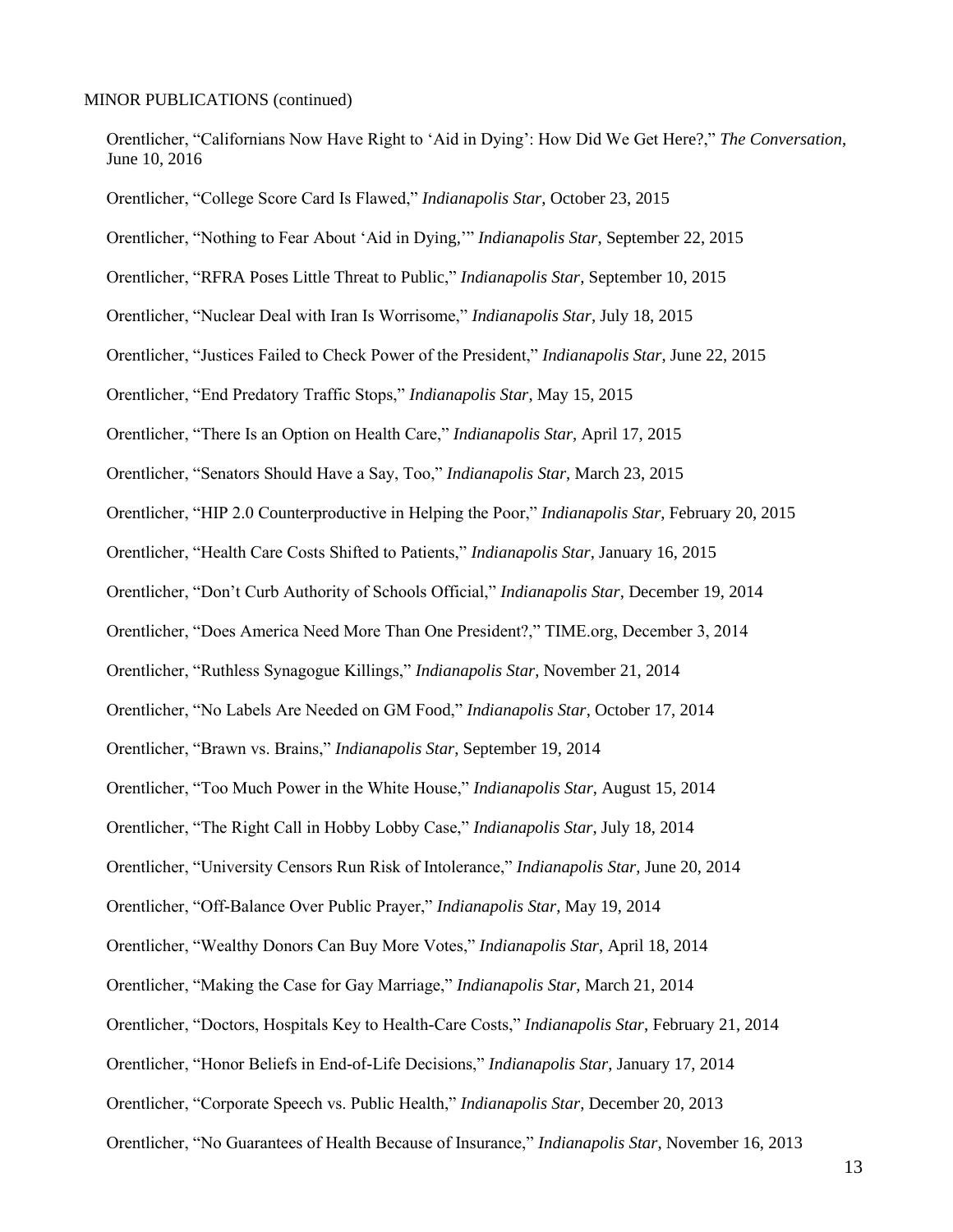Orentlicher, "Health Law May Penalize the Poor," *Indianapolis Star*, October 18, 2013 Orentlicher, "Syria's Lesson for Obama," *Indianapolis Star*, September 20, 2013 Orentlicher, "The Real Roots of Polarization," *Indianapolis Star*, August 16, 2013 Orentlicher, "Filibusters Are Worth Protecting," *Indianapolis Star*, July 19, 2013 Orentlicher, "Edward Snowden Has Done Great Service to Nation," *Indianapolis Star*, June 14, 2013 Orentlicher, "Assisted Suicide Becomes More Legally Accepted," *Indianapolis Star*, May 17, 2013 Orentlicher, "Soda Ban Is Unlikely to Reduce Obesity," *Indianapolis Star*, April 19, 2013 Orentlicher, "Do What's Best for the Poor," *Indianapolis Star*, March 15, 2013 Orentlicher, "How to Make Weak Schools Strong," *Indianapolis Star*, February 15, 2013 Orentlicher, "Plan Ahead for End-of-Life Decisions," *Indianapolis Star*, January 21, 2013 Orentlicher, "A Time to Share Power," *Indianapolis Star*, December 21, 2012 Orentlicher, "Uterus Transplants Offer Women Hope," *Indianapolis Star*, November 30, 2012 Orentlicher, "The Dangers of Early Voting," *Indianapolis Star*, October 19, 2012 Orentlicher, "When Presidents Overreach," *Indianapolis Star*, September 22, 2012 Orentlicher, "Opting Out Isn't the Right Call," *Indianapolis Star*, July 20, 2012 Orentlicher, "Court Returns the Debate to Rightful Place: Congress," *Indianapolis Star*, July 1, 2012 Orentlicher, "Slippery Slopes at Life's End," *Indianapolis Star*, June 15, 2012 Orentlicher, "Bloodshed vs. Nudity," *Indianapolis Star*, May 18, 2012 Orentlicher, "Health Care's Unique Rules," *Indianapolis Star*, April 20, 2012 Orentlicher, "Goodbye to Public Servant," *Indianapolis Star*, March 16, 2012 Orentlicher, "Give Help to Infertile Couples," *Indianapolis Star*, February 17, 2012 Orentlicher, "No Right to Be a Freeloader," *Indianapolis Star*, January 20, 2012 Orentlicher, "Let's Embrace Full Disclosure," *Indianapolis Star*, December 16, 2011 Orentlicher, "It's Not Perfect, but It's Valid," *Indianapolis Star*, November 19, 2011 Orentlicher, "Corporate Speech Rights Trump the Public's Health, 18(3) *Lahey Clinic Journal of Medical Ethics* 4 (2011)

Orentlicher, "Common Ground on Abortion," *Indianapolis Star*, October 21, 2011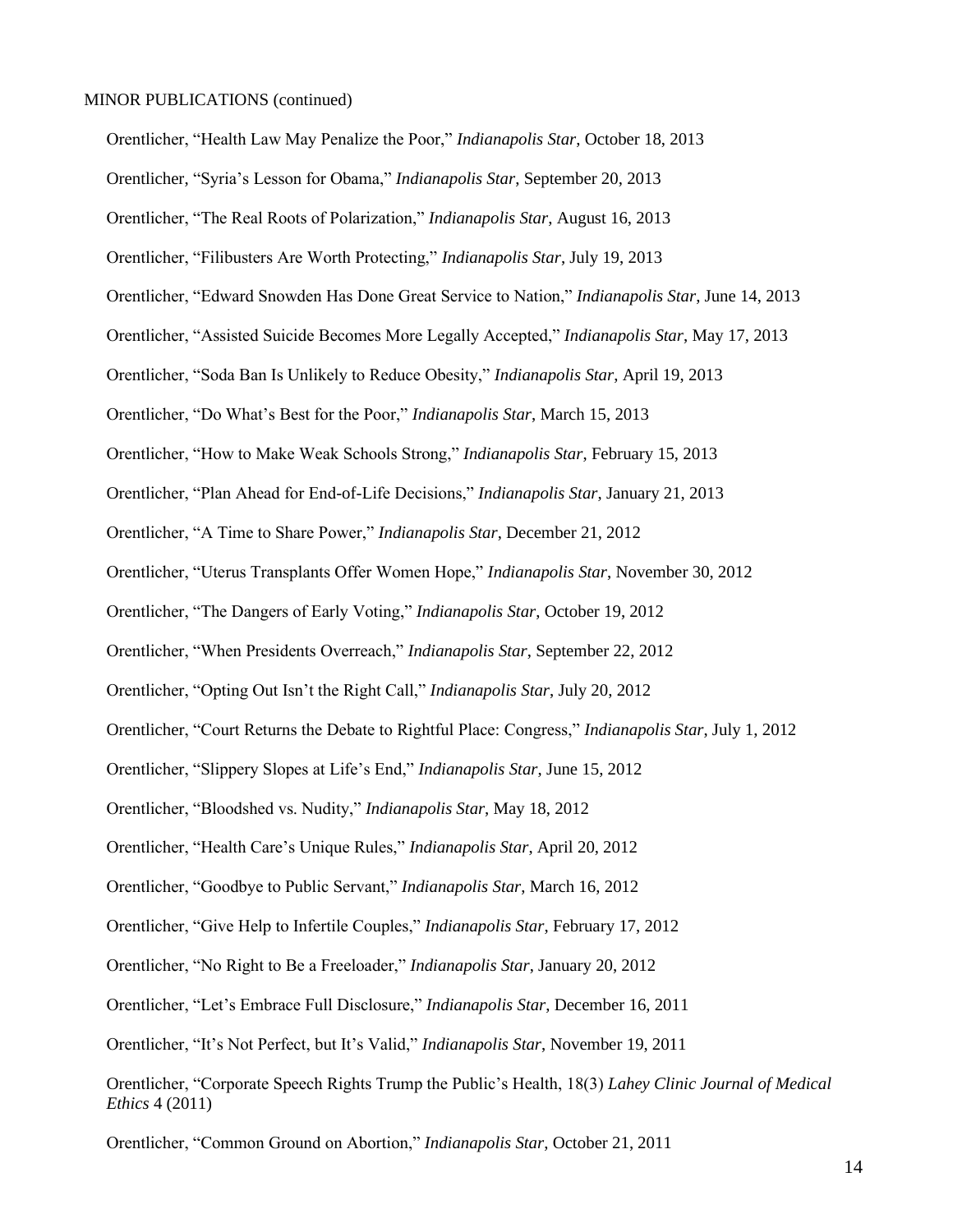Orentlicher, "A Misguided Shot at Vaccine," *Indianapolis Star*, September 16, 2011

Orentlicher, "Fair Warning for Smokers," *Indianapolis Star*, August 19, 2011

Orentlicher and Stotland, "Danger for Pregnant Women," *Indianapolis Star*, July 15, 2011

Orentlicher, "Mandate's Good for America," *Indianapolis Star*, June 17, 2011

Orentlicher, "Abandoning Our Moral Code," *Indianapolis Star*, May 20, 2011

Orentlicher, "Medicare Plan Starts Dialogue," *Indianapolis Star*, April 11, 2011

Orentlicher, "Walkout Stands Up for Voters," *Indianapolis Star*, March 18, 2011

Orentlicher, "Despite Ruling, the Law Ultimately Will Be Upheld," *Indianapolis Star*, December 19, 2010

Orentlicher, "Clearly, Congress Acted within Its Constitutional Authority," *Indianapolis Star*, April 18, 2010

Orentlicher and Caplan, "Legislation and End-of-Life Care," 283 *JAMA* 2934-2935 (2000) (reply to letters to the editor)

Orentlicher, "Principle, Practice, and the Right to Die," 2(3) *ASBH Exchange* 1 (1999)

Orentlicher, "Mother deserves murder charge," *USA Today*, May 24, 1999

Orentlicher, "Hope for those in need of marrow transplants," *Indianapolis Star*, December 29, 1998

Orentlicher, "With proper safeguards, a medical ID will be a lifesaving health policy," *Insight*, August 24, 1998, 24

Orentlicher, "Terminal Sedation," 338 *New England Journal of Medicine* 1230 (1998) (reply to letters to the editor)

Orentlicher, "Medical Trials for Assisted Suicide," *Louisville Courier-Journal*, September 3, 1997

Orentlicher, "Trends suggest 'duty to die' may supplant 'right' question," *Portland Oregonian*, June 27, 1997

Orentlicher, "Why we must preserve the right to die," *Baltimore Sun*, October 29, 1996

Orentlicher, "Navigating the Narrows of Doctor-Assisted Suicide," *Technology Review* 62-63 (July 1996)

Orentlicher, "Learning Lessons of Life and Death from Kevorkian," *Chicago Tribune*, May 21, 1996

Glasson and Orentlicher, "Mandated Choice for Organ Donation," 273 *JAMA* 1176-1177 (1995) (letter to the editor)

Glasson and Orentlicher, "Essential vs Discretionary Health Care in System Reform," 273 *JAMA* 919 (1995) (reply to a letter to the editor)

Orentlicher, "Rationing and the Americans with Disabilities Act," 271 *JAMA* 1903-1904 (1994) (reply to a letter to the editor)